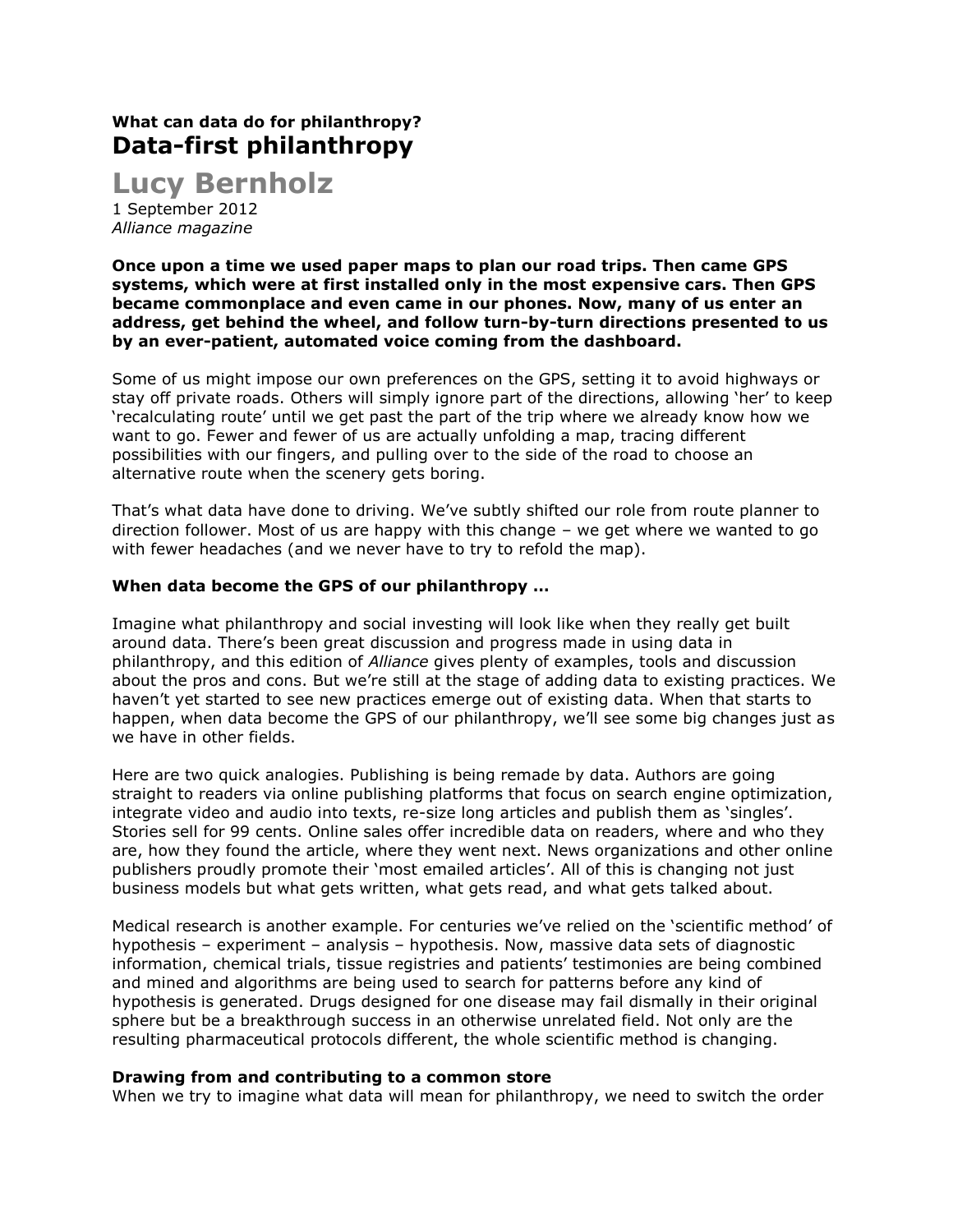of things. We're coming from an age in which discrete philanthropic preferences have trumped shared action. In the age of data, collective sets of information will come first and individual philanthropists will tap into it. In the future there will be treasure troves of accessible, usable data on everything from poverty to illness, cultural performance to environmental indicators, child welfare to human rights, commodities prices to market locations. Anyone with a mobile phone will be able to tap into these. Individuals will be able to use this information to find opportunities for volunteering, giving or investing. They will contribute to these data sets with location-based check-ins and social network status updates. Institutions will be able to combine and visualize subsets of these data according to their own stated interests, slicing, dicing, recombining and contributing their findings back to the shared storehouses. From within these commonly shared, curated and cleaned, and constantly updated storehouses of bits and bytes, philanthropic institutions will pull down what they need, query and model according to their interests, and automatically share again for others to consume.

Similarly, data on impact investing, public funding, corporate social responsibility contributions and philanthropic giving will be available, comparable and mixable. Mapping revenue flows by issue, geography, intent and source will be an easy first step before planning one's resource allocation. Even before this has happened we can see how readily available data ease the creation of shared metrics and thus make possible the comparisons and exchanges necessary for impact investing. What will happen when turning to data first is the natural first step in all private resource allocation? When working from shared data becomes as much second nature as typing an address into the GPS, we will start to see real change in philanthropic practice.

## **In the world of online data**

Passion and personal interests won't disappear – they will just operate in a different environment. Abundant, accessible and meaningful data aren't going to change human nature, but they may well change reporting requirements, expectations of success and ease of joint action. Which may well, in time, shift patterns of human behaviour about giving time, money and expertise.

In the world of online data, information and money take the same form (electronic bits) so it's easier to imagine individual donors piggybacking on the research of big funders while also crowdfunding discrete projects as a habit, not just as a special event. Flash mobs of 'doers' and 'donors' who can find each other and the information they need with their mobile phones (which now outnumber people on the planet) will come together, make something happen, and move on to the next network. We may make institutions of these kinds of relationships and invent new forms of governance to demonstrate their reliability or hold others accountable. Privacy concerns about personal data will have already changed laws and corporate practice so that each of us knows we own our data in the same way we own our clothes. We might lend the data on a one-time basis for economic research or donate it in perpetuity to science, making data a philanthropic asset as well as an input and output. Finally, we may recognize the public value of philanthropically funded data, and change our regulations to value the data and access to them. No longer will we discuss philanthropy first and foremost in terms of dollars donated but we will also consider wisdom and knowledge generated.

### **The discussions philanthropy needs to have**

Not everything about the digital data future is good or even better than what we have now. Nor will data, any more than any other technological innovation, be distributed evenly or be free from abuse. The challenges and problems of big data are as big as the data themselves. And so too are the opportunities. The truth is, we don't know what it means to